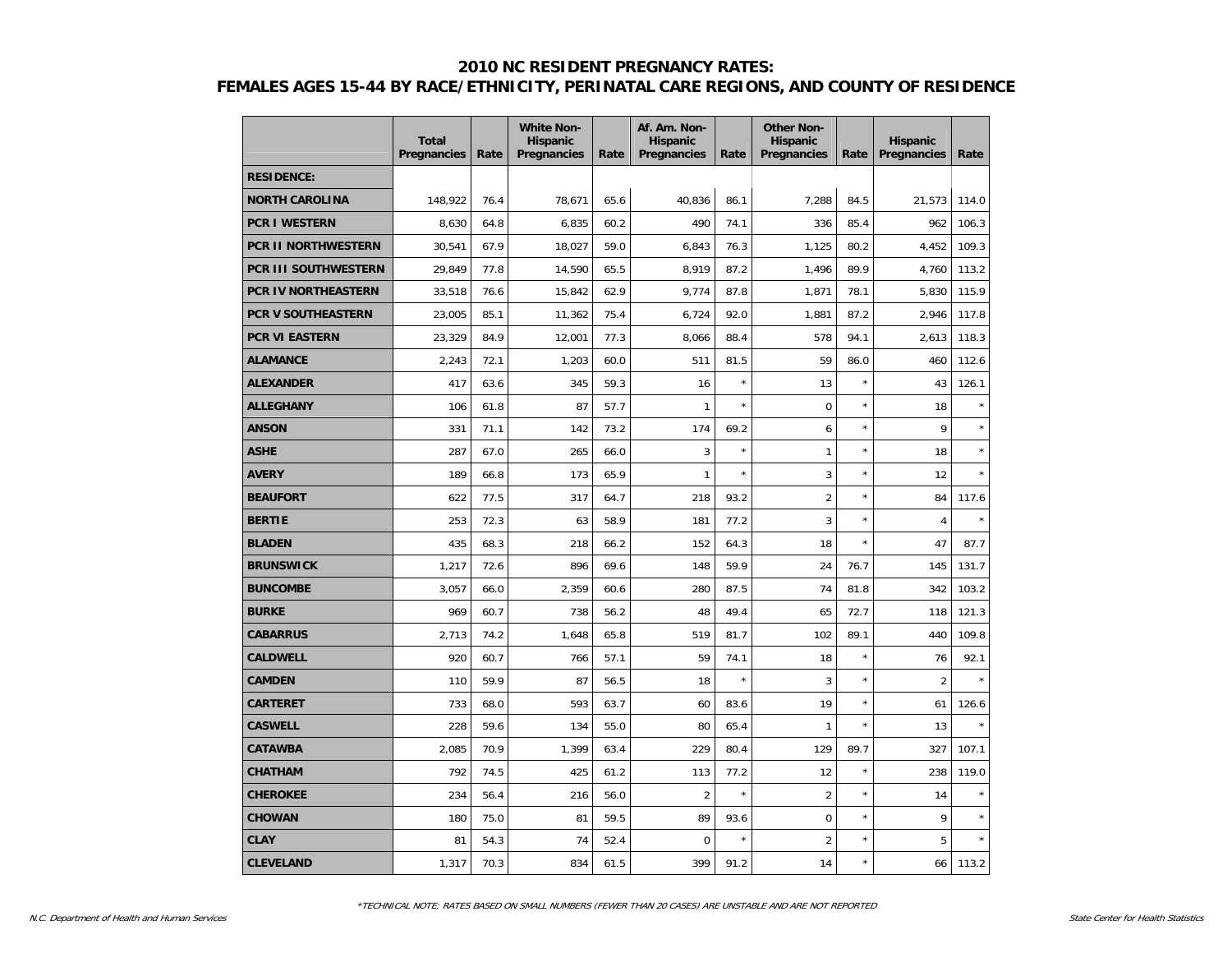|                   | <b>Total</b><br><b>Pregnancies</b> | Rate  | <b>White Non-</b><br><b>Hispanic</b><br><b>Pregnancies</b> | Rate  | Af. Am. Non-<br><b>Hispanic</b><br>Pregnancies | Rate    | <b>Other Non-</b><br><b>Hispanic</b><br>Pregnancies | Rate    | <b>Hispanic</b><br>Pregnancies | Rate    |
|-------------------|------------------------------------|-------|------------------------------------------------------------|-------|------------------------------------------------|---------|-----------------------------------------------------|---------|--------------------------------|---------|
| <b>COLUMBUS</b>   | 801                                | 78.0  | 414                                                        | 68.0  | 272                                            | 84.5    | 27                                                  | 62.4    | 87                             | 164.5   |
| <b>CRAVEN</b>     | 1.961                              | 101.1 | 1,183                                                      | 94.3  | 507                                            | 107.3   | 84                                                  | 113.1   | 181                            | 129.7   |
| <b>CUMBERLAND</b> | 7,526                              | 103.1 | 3,325                                                      | 98.9  | 2,959                                          | 104.9   | 369                                                 | 103.5   | 830                            | 109.3   |
| <b>CURRITUCK</b>  | 298                                | 69.0  | 271                                                        | 70.5  | 18                                             | $\star$ | $\overline{4}$                                      | $\star$ | 5                              | $\star$ |
| <b>DARE</b>       | 460                                | 80.2  | 362                                                        | 73.2  | 11                                             | $\star$ | $\overline{7}$                                      | $\star$ | 78                             | 151.5   |
| <b>DAVIDSON</b>   | 1,925                              | 62.9  | 1,449                                                      | 59.4  | 196                                            | 63.6    | 32                                                  | 45.6    | 244                            | 101.2   |
| <b>DAVIE</b>      | 420                                | 59.0  | 318                                                        | 53.1  | 27                                             | 55.2    | 9                                                   | $\star$ | 66                             | 117.9   |
| <b>DUPLIN</b>     | 907                                | 82.9  | 328                                                        | 61.9  | 225                                            | 81.0    | 13                                                  | $\star$ | 338                            | 121.6   |
| <b>DURHAM</b>     | 5,664                              | 86.2  | 1,764                                                      | 68.0  | 2,349                                          | 89.9    | 338                                                 | 74.4    | 1,170                          | 128.8   |
| <b>EDGECOMBE</b>  | 938                                | 84.2  | 226                                                        | 59.6  | 643                                            | 94.6    | 5                                                   | $\star$ | 63                             | 132.4   |
| <b>FORSYTH</b>    | 5,698                              | 77.6  | 2,455                                                      | 63.6  | 1,816                                          | 80.5    | 144                                                 | 66.2    | 1,261                          | 124.8   |
| <b>FRANKLIN</b>   | 837                                | 74.7  | 456                                                        | 65.7  | 270                                            | 86.7    | 9                                                   |         | 100                            | 99.3    |
| <b>GASTON</b>     | 3,056                              | 74.1  | 2,036                                                      | 67.5  | 653                                            | 89.9    | 55                                                  | 62.9    | 305                            | 102.9   |
| <b>GATES</b>      | 146                                | 66.0  | 99                                                         | 70.4  | 43                                             | 57.7    | $\mathbf{1}$                                        | $\star$ | 3                              |         |
| <b>GRAHAM</b>     | 98                                 | 66.7  | 81                                                         | 62.1  | $\overline{0}$                                 | $\star$ | 10                                                  | $\star$ | $\overline{7}$                 |         |
| <b>GRANVILLE</b>  | 773                                | 73.7  | 406                                                        | 66.2  | 272                                            | 81.0    | 11                                                  | $\star$ | 83                             | 94.9    |
| <b>GREENE</b>     | 289                                | 82.3  | 115                                                        | 75.6  | 102                                            | 76.9    | $\mathbf{1}$                                        | ×       | 71                             | 112.0   |
| <b>GUILFORD</b>   | 7,629                              | 70.4  | 2,941                                                      | 57.0  | 3,279                                          | 77.2    | 509                                                 | 88.3    | 857                            | 100.5   |
| <b>HALIFAX</b>    | 797                                | 81.4  | 201                                                        | 59.9  | 528                                            | 92.4    | 45                                                  | 94.5    | 20                             | 82.3    |
| <b>HARNETT</b>    | 2,086                              | 84.0  | 1,230                                                      | 77.6  | 482                                            | 88.1    | 64                                                  | 88.9    | 302                            | 107.9   |
| <b>HAYWOOD</b>    | 596                                | 61.3  | 534                                                        | 58.6  | 9                                              | $\star$ | 8                                                   | $\star$ | 45                             | 113.1   |
| <b>HENDERSON</b>  | 1,194                              | 70.8  | 879                                                        | 64.9  | 47                                             | 69.6    | 28                                                  | 72.2    | 239                            | 105.6   |
| <b>HERTFORD</b>   | 328                                | 73.2  | 86                                                         | 63.7  | 228                                            | 77.0    | $\mathbf{1}$                                        | ×       | 11                             |         |
| <b>HOKE</b>       | 1.093                              | 101.9 | 510                                                        | 112.3 | 310                                            | 90.6    | 108                                                 | 82.2    | 162                            | 111.7   |
| <b>HYDE</b>       | 71                                 | 84.2  | 38                                                         | 72.9  | 20                                             | 96.2    | $\mathbf{1}$                                        | $\star$ | 12                             |         |
| <b>IREDELL</b>    | 2,125                              | 69.2  | 1,425                                                      | 61.6  | 352                                            | 84.8    | 75                                                  | 81.2    | 268                            | 107.9   |
| <b>JACKSON</b>    | 505                                | 57.6  | 351                                                        | 49.0  | 0                                              | $\star$ | 100                                                 | 107.2   | 54                             | 126.8   |
| <b>JOHNSTON</b>   | 2,633                              | 76.3  | 1,596                                                      | 67.7  | 460                                            | 82.3    | 49                                                  | 103.4   | 524                            | 107.5   |
| <b>JONES</b>      | 128                                | 75.8  | 79                                                         | 75.9  | 40                                             | 71.6    | $\overline{2}$                                      | $\star$ | $\overline{7}$                 |         |
| <b>LEE</b>        | 1,055                              | 94.2  | 469                                                        | 77.9  | 235                                            | 96.3    | 17                                                  | $\star$ | 333                            | 132.7   |
| <b>LENOIR</b>     | 855                                | 81.0  | 336                                                        | 67.9  | 405                                            | 87.2    | 12                                                  | $\star$ | 101                            | 119.8   |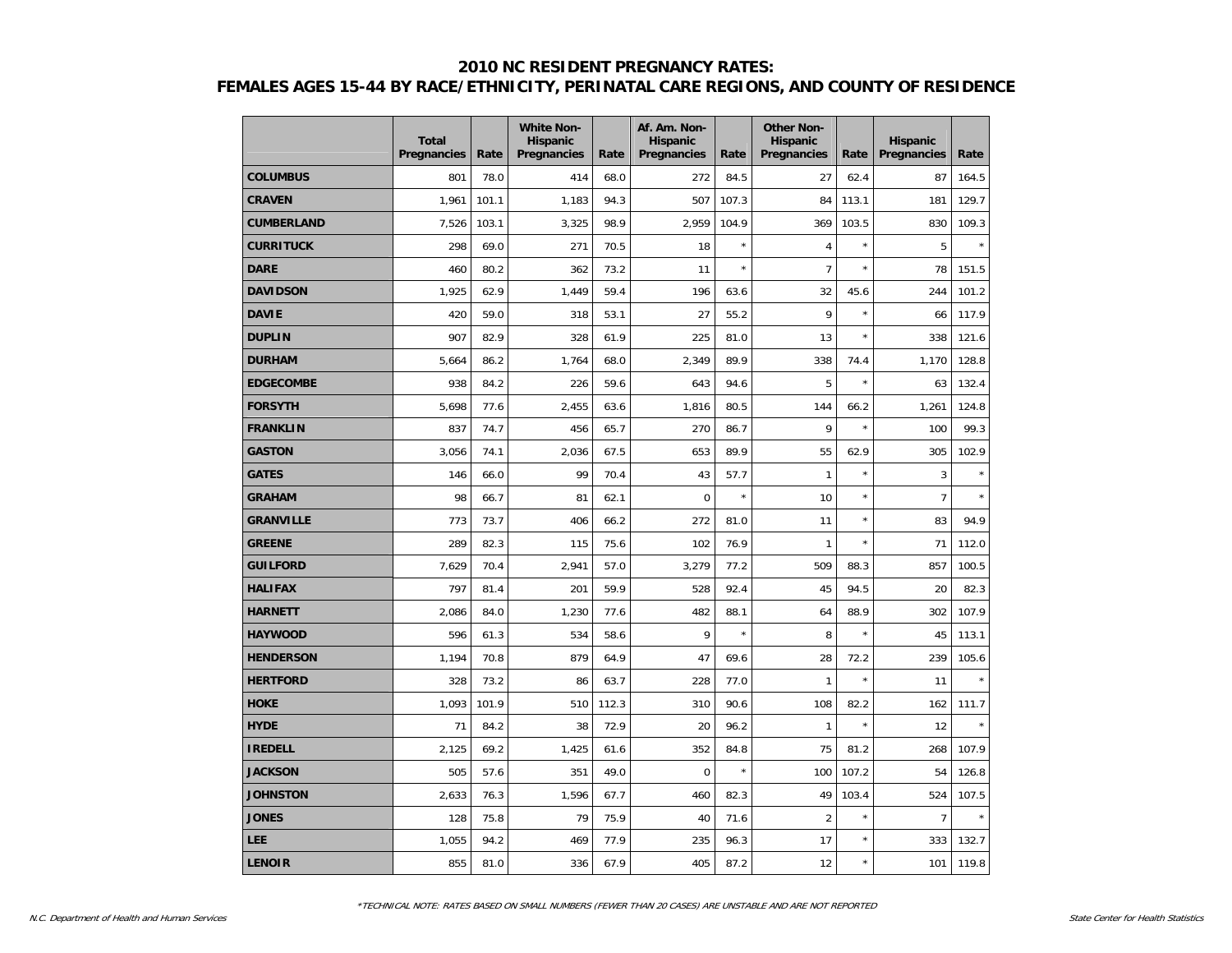|                    | <b>Total</b><br><b>Pregnancies</b> | Rate  | <b>White Non-</b><br><b>Hispanic</b><br><b>Pregnancies</b> | Rate  | Af. Am. Non-<br><b>Hispanic</b><br><b>Pregnancies</b> | Rate    | <b>Other Non-</b><br><b>Hispanic</b><br>Pregnancies | Rate    | <b>Hispanic</b><br>Pregnancies | Rate    |
|--------------------|------------------------------------|-------|------------------------------------------------------------|-------|-------------------------------------------------------|---------|-----------------------------------------------------|---------|--------------------------------|---------|
| <b>LINCOLN</b>     | 876                                | 59.7  | 706                                                        | 56.8  | 61                                                    | 68.1    | 11                                                  | $\star$ | 97                             | 82.1    |
| <b>MCDOWELL</b>    | 539                                | 68.4  | 462                                                        | 65.9  | 18                                                    | $\star$ | 6                                                   | $\star$ | 53                             | 108.2   |
| <b>MACON</b>       | 345                                | 69.0  | 272                                                        | 62.8  | 5                                                     | $\star$ | 6                                                   | $\star$ | 62                             | 128.9   |
| <b>MADISON</b>     | 178                                | 48.1  | 168                                                        | 48.0  | $\overline{0}$                                        | $\star$ | $\mathbf{1}$                                        | $\star$ | 9                              |         |
| <b>MARTIN</b>      | 295                                | 68.7  | 134                                                        | 63.6  | 142                                                   | 70.9    | $\overline{4}$                                      | $\star$ | 13                             |         |
| <b>MECKLENBURG</b> | 17,973                             | 83.2  | 6,891                                                      | 68.1  | 6,533                                                 | 88.0    | 1,199                                               | 93.7    | 3,290                          | 118.2   |
| <b>MITCHELL</b>    | 147                                | 58.3  | 124                                                        | 52.6  | $\mathbf{1}$                                          | $\star$ | 6                                                   | $\star$ | 15                             | $\star$ |
| <b>MONTGOMERY</b>  | 376                                | 73.4  | 180                                                        | 61.3  | 76                                                    | 66.8    | 8                                                   | $\star$ | 112                            | 121.9   |
| <b>MOORE</b>       | 1,118                              | 77.8  | 730                                                        | 70.4  | 218                                                   | 91.1    | 40                                                  | 93.5    | 125                            | 106.9   |
| <b>NASH</b>        | 1,478                              | 81.8  | 542                                                        | 63.2  | 731                                                   | 93.5    | 32                                                  | 97.6    | 168                            | 124.7   |
| <b>NEW HANOVER</b> | 2,868                              | 65.1  | 1,917                                                      | 56.7  | 597                                                   | 90.6    | 73                                                  | 70.6    | 264                            | 99.4    |
| <b>NORTHAMPTON</b> | 270                                | 78.3  | 74                                                         | 64.1  | 176                                                   | 79.2    | $\overline{2}$                                      |         | 16                             |         |
| <b>ONSLOW</b>      | 4.991                              | 126.3 | 3,584                                                      | 128.8 | 686                                                   | 112.8   | 190                                                 | 133.5   | 517                            | 123.4   |
| <b>ORANGE</b>      | 1,583                              | 47.4  | 880                                                        | 37.5  | 265                                                   | 65.9    | 148                                                 | 48.3    | 277                            | 99.0    |
| <b>PAMLICO</b>     | 128                                | 71.5  | 94                                                         | 69.1  | 26                                                    | 80.2    | $\mathbf 0$                                         | $\star$ | 8                              | $\star$ |
| <b>PASQUOTANK</b>  | 682                                | 82.6  | 333                                                        | 79.9  | 303                                                   | 85.0    | 13                                                  | $\star$ | 32                             | 86.5    |
| <b>PENDER</b>      | 684                                | 74.0  | 493                                                        | 72.5  | 100                                                   | 62.1    | 5                                                   | $\star$ | 84                             | 118.1   |
| <b>PERQUIMANS</b>  | 164                                | 75.8  | 108                                                        | 74.1  | 53                                                    | 85.2    | $\overline{2}$                                      | ×       | $\mathbf 0$                    |         |
| <b>PERSON</b>      | 594                                | 83.6  | 336                                                        | 72.0  | 214                                                   | 104.8   | 8                                                   | $\star$ | 33                             | 104.1   |
| PITT               | 2,758                              | 63.8  | 1,282                                                      | 51.2  | 1,176                                                 | 79.5    | 70                                                  | 64.6    | 217                            | 93.6    |
| <b>POLK</b>        | 159                                | 54.3  | 128                                                        | 51.0  | 10                                                    |         | 3                                                   | $\star$ | 17                             |         |
| <b>RANDOLPH</b>    | 1,895                              | 70.7  | 1,366                                                      | 64.7  | 121                                                   | 72.5    | 45                                                  | 87.9    | 361                            | 103.5   |
| <b>RICHMOND</b>    | 699                                | 80.0  | 366                                                        | 76.3  | 230                                                   | 77.4    | 36                                                  | 95.2    | 63                             | 106.8   |
| <b>ROBESON</b>     | 2.503                              | 89.2  | 503                                                        | 73.8  | 633                                                   | 88.5    | 983                                                 | 84.4    | 382                            | 155.5   |
| <b>ROCKINGHAM</b>  | 1,081                              | 63.5  | 736                                                        | 60.8  | 215                                                   | 59.5    | 15                                                  | $\star$ | 114                            | 101.0   |
| <b>ROWAN</b>       | 1,816                              | 69.3  | 1,130                                                      | 61.4  | 389                                                   | 79.1    | 31                                                  | 68.1    | 259                            | 107.2   |
| <b>RUTHERFORD</b>  | 805                                | 67.0  | 653                                                        | 65.5  | 102                                                   | 70.3    | 9                                                   | $\star$ | 40                             | 78.6    |
| <b>SAMPSON</b>     | 1,006                              | 84.4  | 379                                                        | 63.4  | 269                                                   | 82.1    | 22                                                  | 71.9    | 334                            | 141.5   |
| <b>SCOTLAND</b>    | 593                                | 85.4  | 201                                                        | 67.0  | 278                                                   | 99.5    | 104                                                 | 102.9   | 9                              |         |
| <b>STANLY</b>      | 758                                | 68.4  | 579                                                        | 64.9  | 97                                                    | 70.2    | 35                                                  | 112.9   | 46                             | 98.7    |
| <b>STOKES</b>      | 478                                | 56.7  | 442                                                        | 56.7  | 18                                                    | $\star$ | 4                                                   | $\star$ | 13                             | $\star$ |